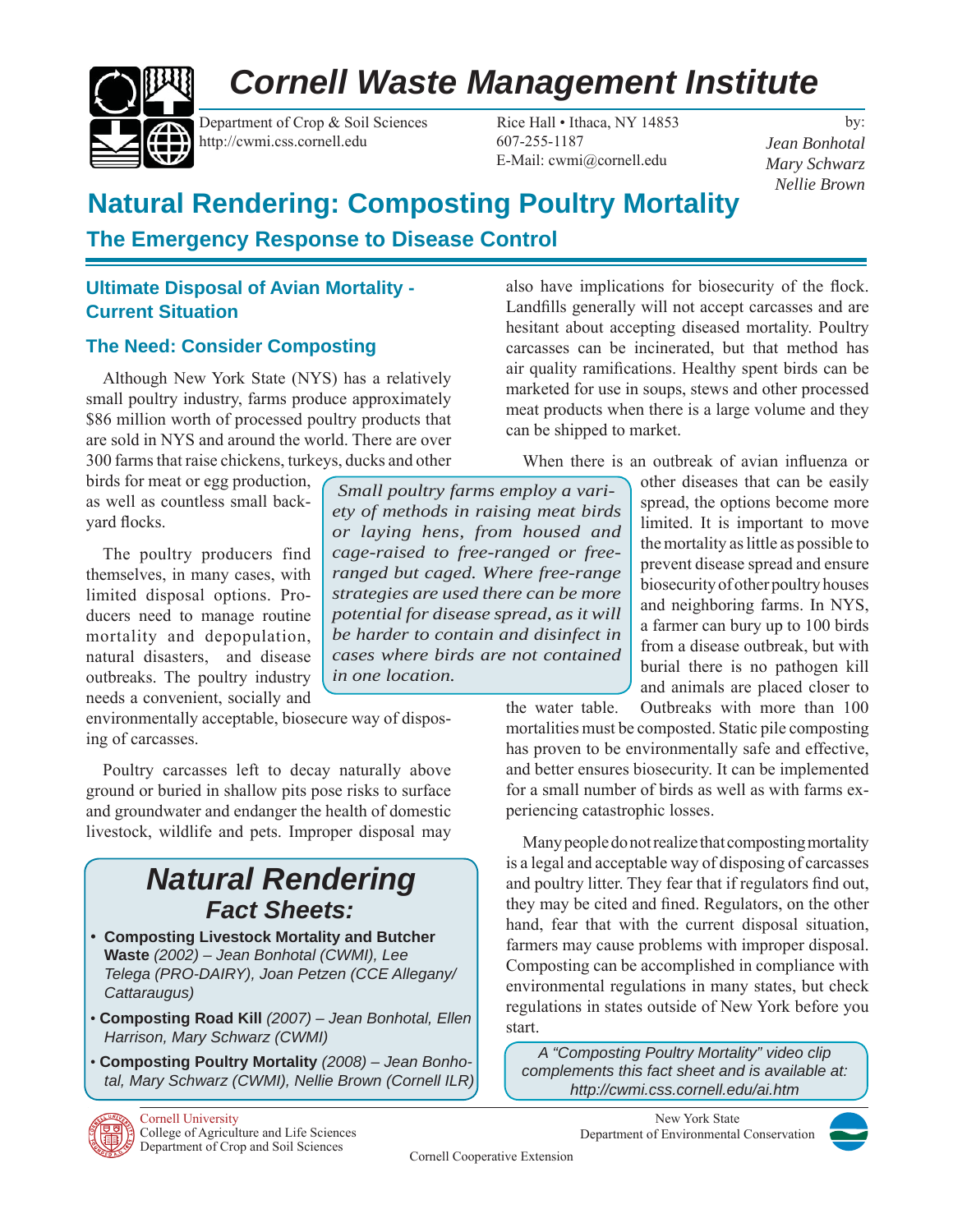# **Potential Environmental and Biosecurity Risk of Dead Animal Disposal:**

# *Lowest risk*

◆ Rendered or properly composted on the farm.



◆ Buried 6 feet deep in appropriate soils and buried more than 200 feet from a water body, watercourse, well or spring.



♦ Partially buried less than 6 feet deep or buried closer than 200 feet from a water body, watercourse, well or spring.



Carcass is left outside for scavengers or to decay. This is very risky from an environmental standpoint and for disease transmission on farm.

## *Highest Risk*



*Cornell Waste Management Institute* 2008 *2*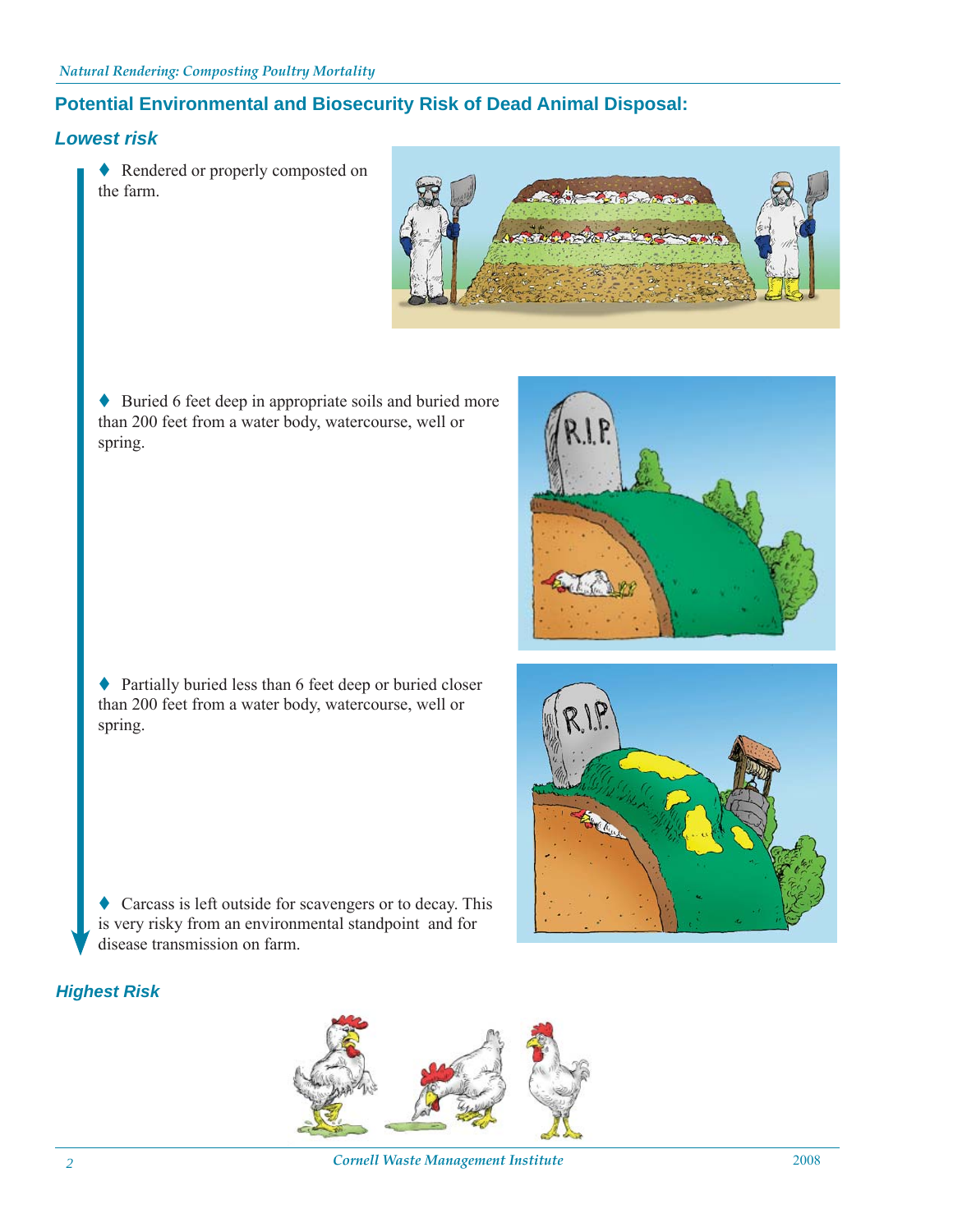# **Composting**

Composting provides an inexpensive alternative for disposal of all dead animals, including poultry. The temperatures achieved during properly managed composting will kill or greatly reduce most pathogens, reducing the chance to spread disease. Properly composted material is environmentally safe and a valuable soil amendment for growing certain crops. In-house composting provides a controlled environment that reduces the need to move contaminated manure, litter and birds from poultry houses and provides better control of disease spread.

# **Benefits of Composting**

♦ Can kill pathogens and help control disease outbreaks.

♦ Can be done any time of the year, even when the ground is frozen.

♦ Can be done with equipment available on most farms.

♦ Relatively odor-free.

♦ All sizes and volumes of animals can be composted.

♦ Egg waste and hatching waste can be composted.

♦ Relatively low requirements for labor and management.

♦ Economical.

# **Choosing a Site & Considering a Pad**

Pads are level areas constructed of compacted soil, asphalt, or concrete. They have several purposes, including water quality protection, providing a good working surface and allowing access through wet weather conditions. In dry conditions, most soil types provide a good working surface, but many will be problematic after a storm event or during spring thaw. Pads need to provide a solid working surface so that machinery can function throughout the year. If composting is not a routine part of farm operations, it is unlikely that a pad is needed. However, emergency composting does require space on your land to construct the compost piles and takes 2 to 8 weeks for the primary compost process and longer for the curing period that follows.

With Avian Influenza  $(AI)$ , the birds should be moved as little as possible to ensure disease containment; litter and other organic material should be composted with the birds. Poultry houses will be out of production for

*Disease Concern - If composting is implemented in a situation where there is potential for the disease to spread, it is best to compost on the affected farm and preferably in the buildings where diseased birds were living.* 

at least 10 to 14 days so that the first active stage of composting can be completed. After the compost is removed from the building and placed in curing piles, the building can be totally disinfected. If it is not feasible to compost in-house, composting should occur as close as possible to the infected site to minimize movement of infected materials.

**After depopulation:** Birds may be moved within the poultry house or to a nearby area outside, most probably by small payloader, forklift, or other machinery. It is assumed that birds will be kept whole and added to the pile as is. To minimize handling and thus prevent creating airborne dusts or aerosols, birds will not be crushed, tilled, or shredded before adding to the pile. Poultry litter, contaminated feed, and other such items will be added to the pile during the layering process.

**Routine Mortality:** If there is not a disease concern, select a site that is well-drained and away from watercourses, sinkholes, seasonal seeps or other landscape features that indicate the area is hydrologically sensitive. Make sure the piles are set up in a way that minimizes risk to healthy animals. Select the same type of site for the outside stage of composting after a disease outbreak.

Moderate to well-drained, hard-packed soils with gentle slopes are well suited as composting sites. A slope of about two percent is desirable to prevent ponding of water. Steep slopes are not satisfactory because of potential problems with erosion, vehicular access, and equipment operation.

Compost windrows should run up and down the slope, rather than across, to allow runoff water to move between the piles rather than through them (see figure 1). The initial site preparation will usually require grading and may require an improved surface such as cloth and gravel, asphalt or concrete (see Compost Pads fact



*Figure 1. Pad slope graded to 2-4%.*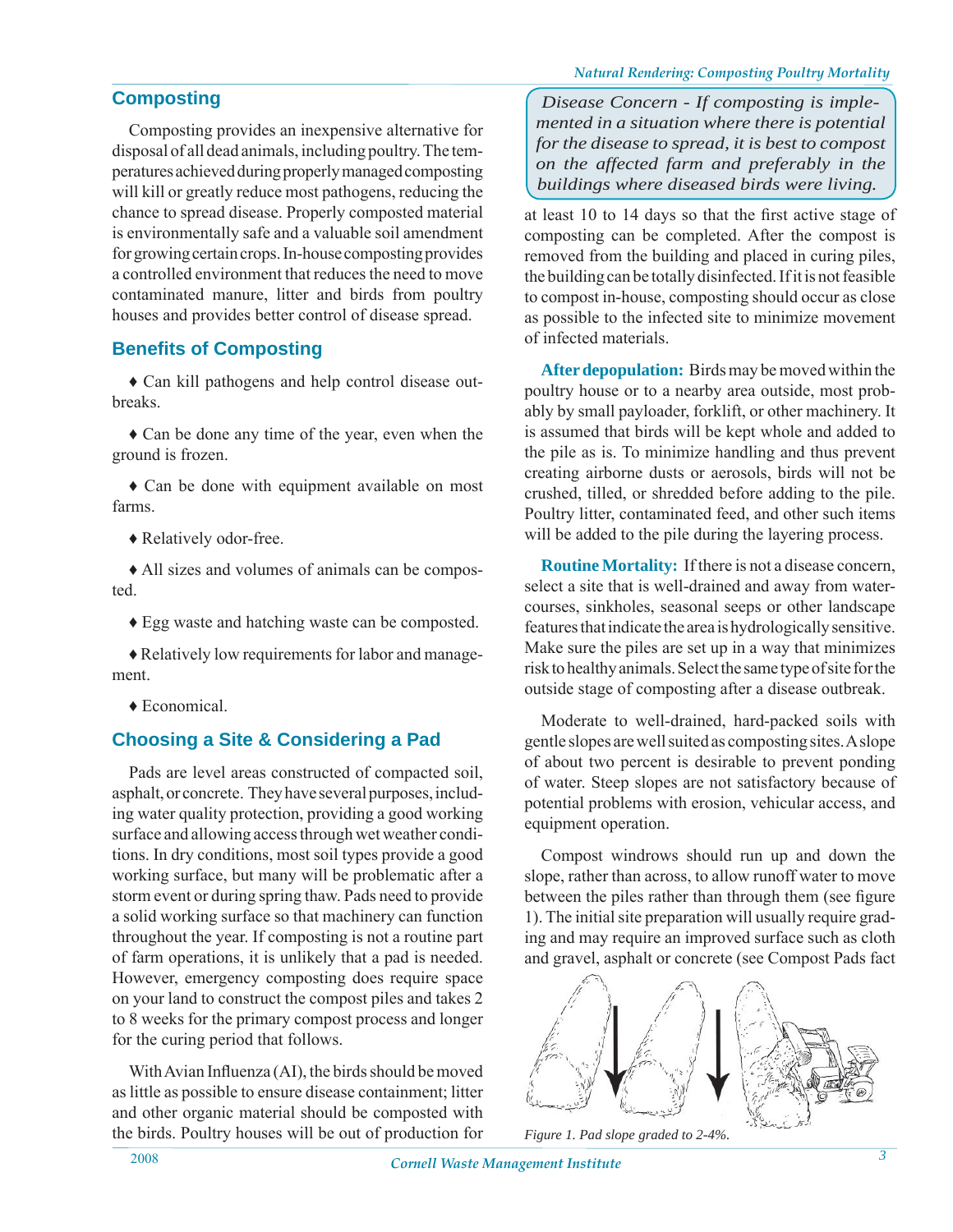sheet #6: http://cwmi.css.cornell.edu/compostfs6.pdf). Siting is very important to help avoid neighbor issues. Determine the dominant wind direction, and if most airflow is directed toward populated areas, look for another site. In NYS, permitted compost facilities need to be at least 200 yards away from the closest dwelling. They cannot be sited in a floodplain or wetland, or where the seasonal high groundwater is less than 24 inches from the ground surface, or where bedrock lies less than 24 inches below the ground surface, unless provisions have been made to protect water. Natural Resources Conservation Services (NRCS) also provides guidance for compost facilities (http://www.nrcs.usda.gov/technical/standards/nhcp.html).

# **Building and Maintaining Compost Windrows**

♦ When implementing in-house composting, the poultry house will be vented naturally, but mechanical ventilation should be turned off. If indoor space is unavailable or limited, you will need to compost outdoors as close to the infected area as possible but following the same procedure.

♦ Push litter and feed off to the side of the barn. Lay an 18 inch deep bed of coarse wood chips, 8-12 feet wide (depending upon structure and equipment constraints) and as long as space permits.

♦ Add a 12-15 inch layer of litter and birds, then cover with a 12-15 inch layer of wood chips or other carbon source.

♦ Add another layer of litter and birds until the windrow is two or three layers high and as long as needed. *OR*

♦ If your birds and litter are not separate, put a carbon base down, as described above, and add birds mixed with litter and bedding to a height of 4-5 feet.



*Mixed bird composting in Virginia.*

♦ Cover the windrow with a 2-foot layer of wood chips or other carbon sources. The finished pile should be 5-7 feet high.

♦ Make sure all mortalities are well-covered to keep odors down, insulate pile and keep vermin or other unwanted animals out of the windrow.

♦ The primary process in-house, where it reaches thermophilic temperatures, will take 10-14 days. During this time, no turning, agitating or active aeration should occur. Take temperatures at three levels in the windrow (outer 18", middle layers and core) to ensure the thermophilic range is reached throughout the windrow.

♦ Monitoring is the only activity that will occur. Temperature probes will be used to record temperatures and should range from 131°-150°F or 55°-65°C during most of this time period.

♦ After the required time/temperature duration, windrows can be moved outside the buildings for the curing process. If temperatures are not reached, then testing for the presence of the disease will be required.

♦ Site cleanliness is the most important aspect of composting; it deters scavengers, helps control odors and keeps good neighbor relations.

♦ Let sit for 4-6 months.

**During the Process:** The dead birds and litter, such as woodchips or sawdust, are layered in the barns, most of which have steel walls and concrete floors. The layered pile is dampened and aerated naturally. Air and moisture feed microbes that in turn give off enough heat to kill the virus.



**Moisture Note:** *If litter is very dry, add moisture to the layers as you are building them. The compost feedstock should be at 30- 40% moisture.*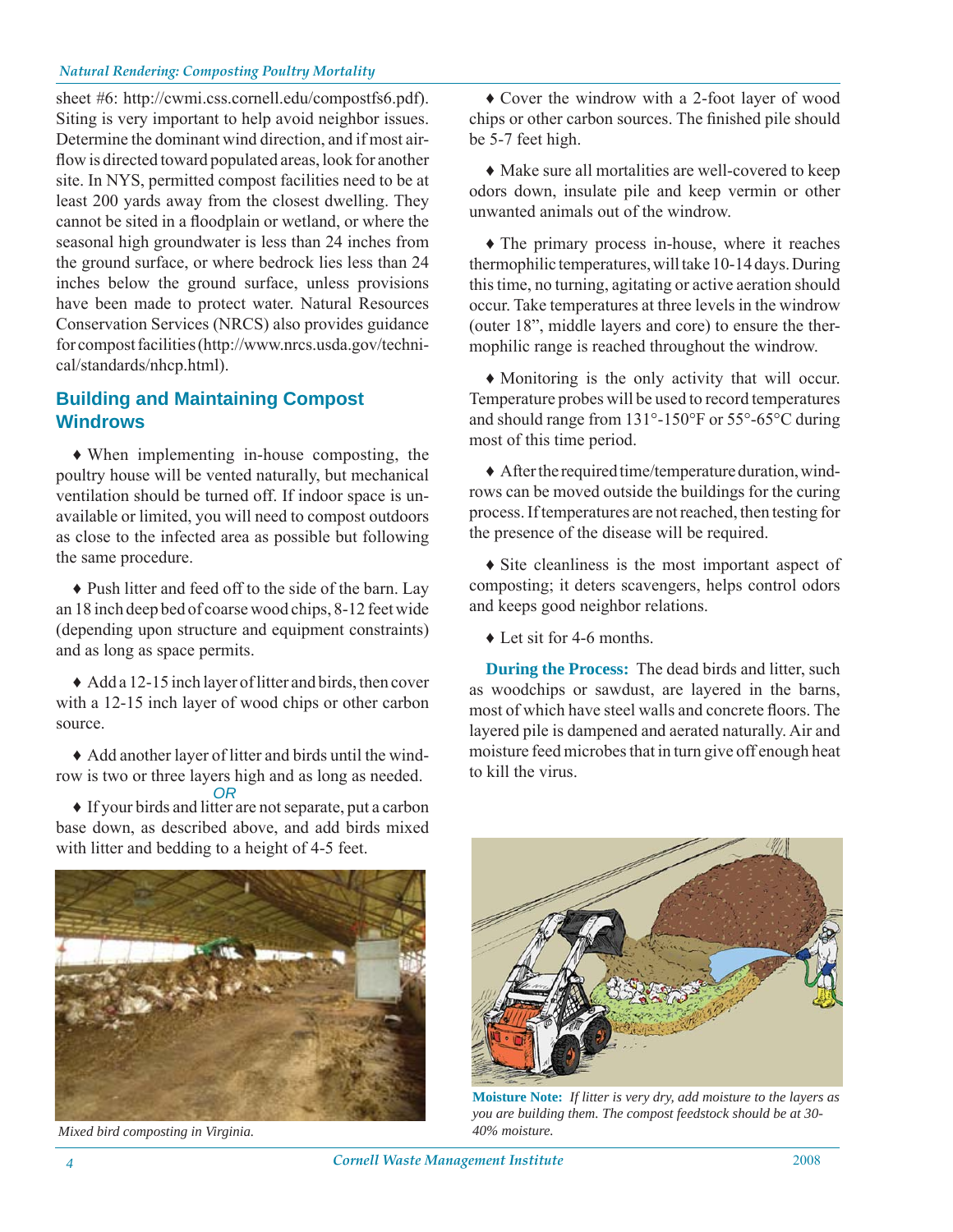**Turning Note:** This is a process that requires little to no turning or pile movement. It is not like typical turned composting but a passively aerated system. These windrows consist of feedstock that is not well mixed and C:N ratios that are hard to access but the process works. If temperatures do not reach the thermophilic range, turning may be required to reach temperatures thus killing pathogens. If windrows are close to the range, let the windrow work and turn after 10-14 days. If windrow stays at ambient temperatures for more than 3 days, it is not working. Consider rebuilding windrows with additional carbon but ask for guidance if there is a disease concern.

# **Monitoring Compost Piles or Windrows**

A log of temperature, odor, vectors (any unwanted animals), leachate (liquid that comes out of the pile), spills and other unexpected events should be kept as a record of the process. This will allow the composter to see if sufficiently-high temperatures were reached and to adjust the process if there are any problems. Also, odor can be an issue and compost piles are an easy target for complaints. When there is an odor problem, a compost pile may be blamed and may not be the cause.

Monitoring of the pile is done mostly by checking temperatures. Internal compost pile temperatures affect the rate of decomposition as well as the destruction of pathogenic bacteria, fungi and weed seeds. The most



*Natural air fl ow: pile heats, heat rises and fresh air is pulled in from the base.*

efficient temperature range for composting is between 104°F - 140°F (40°C - 60°C). Compost pile temperatures depend on how much of the heat produced by the microorganisms is lost through aeration or surface cooling. During periods of extremely cold weather, piles may need to be larger than usual to minimize surface cooling. As decomposition slows, temperatures will gradually drop and remain within a few degrees of ambient



*Finished compost.*

air temperature. Temperature monitoring is crucial for managing the compost process especially when there is disease concern. Thermometers with a 3-4 foot probe are available (see Thermometer Sources, page 11).

#### *Controlling Pathogens*

Pathogens are organisms that have the potential to cause disease. There is a wide array of pathogens found in our environment, and they may be elevated in livestock operations. In addition, there is the possibility of viruses spreading diseases such as AI. While there are currently no temperature regulations for mortality and butcher residual composting, following New York State Depart-

ment of Environmental Conservation (NYS DEC) regulations currently applicable for biosolids are highly recommended to ensure adequate pathogen control in this type of composting.

When using an aerated static pile, the pile must be insulated (covered with a layer of bulking material or finished compost) and a temperature of not less



*Thermometer showing elevated temperatures.*

than 131°F (55°C) must be maintained throughout the pile for at least 3 consecutive days.

Heat destroys the AI virus, but it remains viable at moderate temperatures for long periods, and indefinitely in frozen material. The virus is killed by heat (56°C for 3 hours, or 60°C for 30 minutes) and with common disinfectants such as formalin and iodine compounds (Dawra, 2006). Research has shown that composting poultry carcasses can inactivate the AI virus. Lu et al. (2003) showed a loss of infectivity of the AI virus in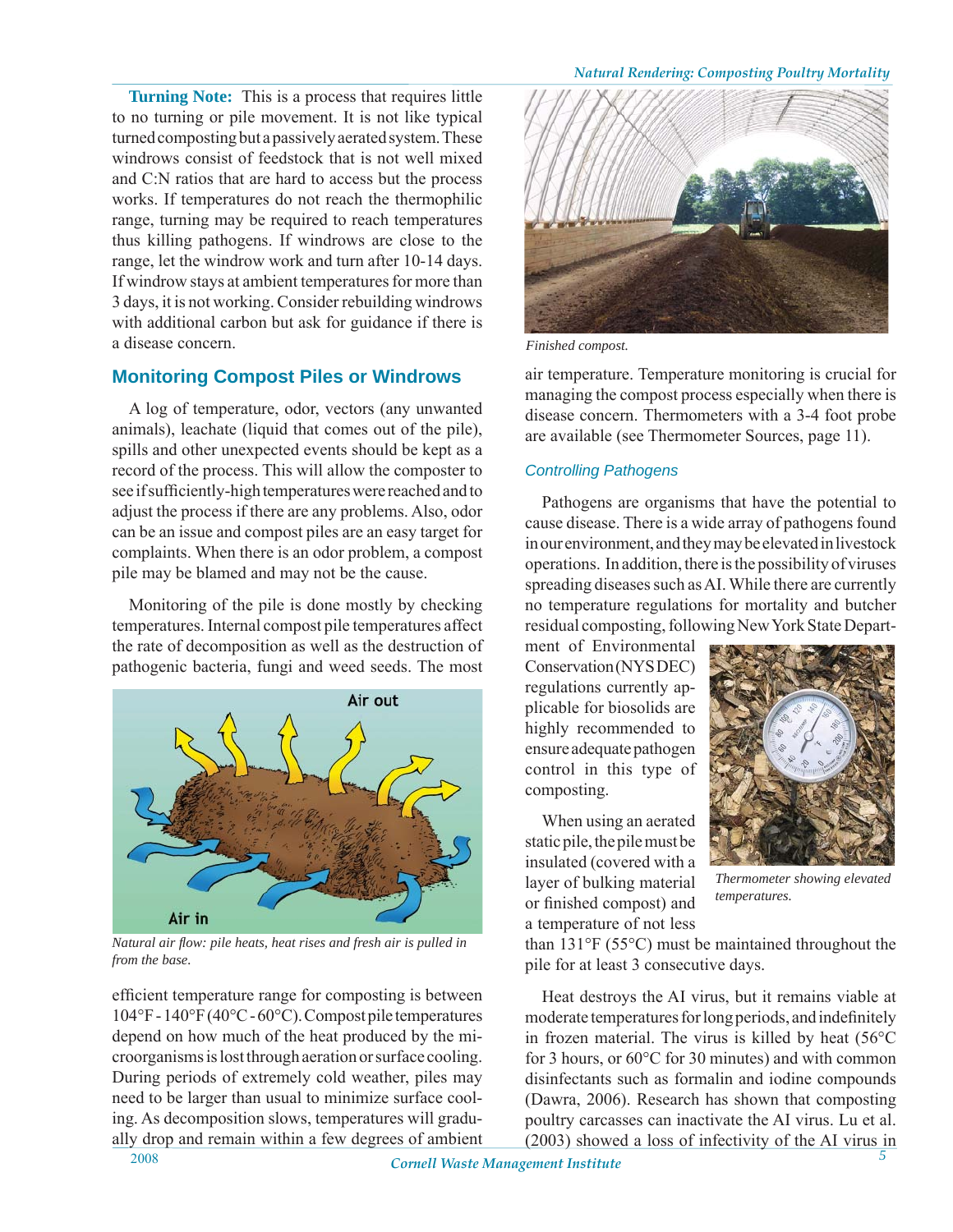15 to 20 minutes at 133°F (56°C). As an extra safety measure, the farms are required to keep the material at that temperature for 3 days. Research performed by Senne (2007) in which chickens inoculated with HPAI virus were composted in bins showed no virus isolated after 10 days of composting.

# **Using Finished Product and Bones**

If there is concern of disease spread, compost should be tested for that specific disease before moving or land applying the material. The finished material can be field applied on animal feed crops, preferably where soils will be tilled. Applying this compost to "table-top" crops directly consumed by people is not recommended. In the future, testing and quality assurance standards may enable expanded uses of the finished compost product.

Nutrients in carcass and butcher residue composts are higher in N, P and K than compost containing only plant material, giving it more fertilizer value both on and off farms.

# **About Avian Influenza (AI) and Composting**

Avian influenza (bird flu) is caused by influenza viruses that are carried by wild waterfowl and shed in saliva, nasal discharges and feces. Domestic poultry get the disease when they come in contact with the viruses either directly from waterfowl (drinking from contaminated water, foraging in places where waterfowl have been), or from contact with other infected domestic birds, cages, feed, feces or workers that may be carrying the virus on their clothes or vehicles.

The compost temperatures destroy the AI virus in a short period of time. Composting has a high level of biosecurity as no untreated material leaves the farm. It can be used to treat carcasses as well as infected litter using equipment normally available on the farm.

AI can be classified into two forms based on the severity of illness it causes in birds. Low pathogenic avian influenza (LPAI) causes only mild symptoms such as ruffled feathers and a drop in egg production, or it may not cause any illness at all and thus go undetected. It is



*Figure 2. Avian Infl uenza evolution and transmission.*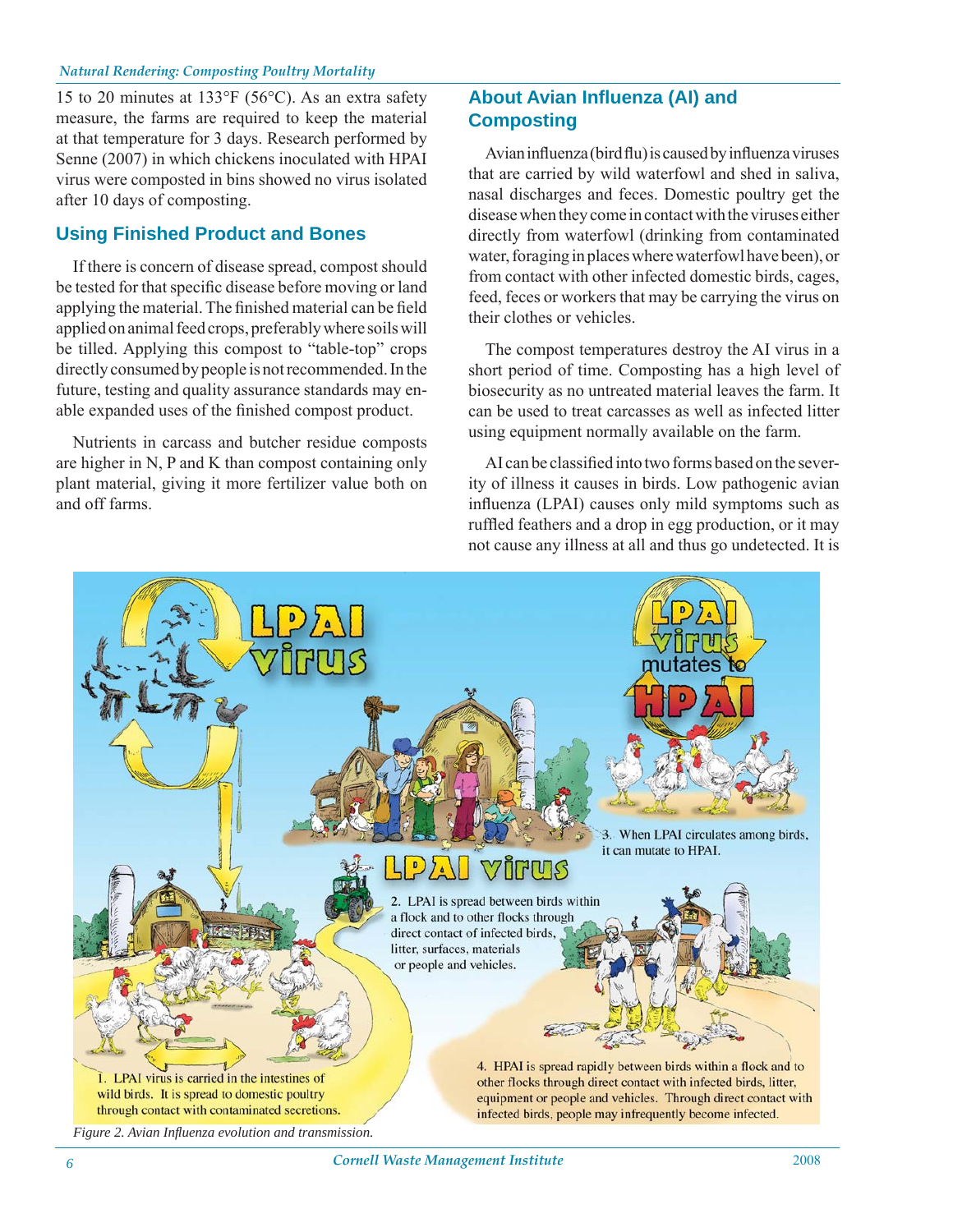rarely transmitted to humans and is not life-threatening. Highly pathogenic avian influenza (HPAI) causes serious illness and death in infected birds, often within 48 hours of onset. As with LPAI, it is easily spread through a flock by contact among birds and through litter, cages, equipment and air (particularly within poultry houses). Transmission to humans occurs rarely and is usually associated with high levels of exposure to infected birds. It is a serious, often deadly, disease if contracted by people. It is not known to be transmitted from person to person.

# **AI and Human Health**

The concern for human health is that HPAI may create conditions leading to a pandemic. Pandemics can start when three conditions have been met:

- A new influenza virus subtype emerges.
- It infects humans causing serious illness.
- It spreads easily and sustainably among humans.

The HPAI virus currently circulating in Asia and elsewhere has met the first two conditions. It can meet the third if it mixes with a human virus (this would result in rapid spread), or if it gradually adapts to bind to human cells (there would be small clusters of cases at first). According to the World Health Organization (2005), "Each additional human case gives the virus an opportunity to improve its transmissibility in humans, and thus develop into a pandemic strain. The recent spread of the virus to poultry and wild birds in new areas further broadens opportunities for human cases to occur."

## **The AI Cycle**

The AI cycle (figure 2) starts with transmission of LPAI from wild birds to domestic flocks that can then circulate in the flock and be transported to other flocks. LPAI may mutate into HPAI that can circulate in the flock and be transported to other flocks. Control of LPAI can thus help to prevent creation of HPAI. Once

a flock has contracted LP or HPAI, preventing off-site movement of birds, litter and contaminated equipment can help control the viruses. Composting of dead birds and litter can also control the viruses.

# **Effectiveness of Composting**

According to the U.S. Environmental Protection Agency (USEPA, 2006), "On-site composting has been proven effective in deactivating avian influenza virus. On-site composting limits the risk of groundwater and air pollution contamination, the potential for farm to farm disease transmission, and transportation costs and tipping fees associated with off-site disposal. Also, there is the benefit of producing a usable product." See Avian Influenza Research Summary: http://cwmi.css.cornell. edu/aisummary.pdf.

In a disease outbreak, potentially-exposed people would include:

- Farm owners/operators.
- Farm employees: permanent and part-time.

• Migrant workers and illegal aliens: if a quarantine is imposed, it may be difficult to enforce due to these workers' fear of exposure to government entities. This may create a danger of spreading the disease if they leave the farm.

• Experts in carcass composting procedures, quality control, safety and health, etc. who would be assisting the farm with the composting process. This does not include government officials from public health, veterinary, medical, agricultural, or other specialties who were assumed to already be conversant with proper procedures and equipment for protecting themselves from exposure during field investigations for disease outbreaks (USDA APHIS, 2008).

• Paramedics: in the event of worker injury or illness, paramedics may enter a contaminated area but must be protected appropriately.

*In Virginia, in 2002, an AI outbreak on the Delmarva Peninsula was successfully confined to only 3 farms despite the high density of poultry farms in that area by the use of in-house composting of the 5 pound broilers. However, it was unclear if it would work with larger birds. Therefore, in the fall of 2004, several Virginia state agencies conducted a research and demonstration project to evaluate the effectiveness of in-house composting of turkeys (17-40 lb birds) as a means of disease containment and disposal of catastrophic losses. Windrows were set up with several types of carbon materials and birds were placed as either whole, crushed or shredded. All were effective in composting the turkey mortalities, but those with whole birds took more time to compost than those with crushed or shredded carcasses. Temperatures of 60*°*C (140*°*F) were achieved within 5 days for crushed carcasses, and 16 days for whole ones (Bendfeldt et al., 2006).*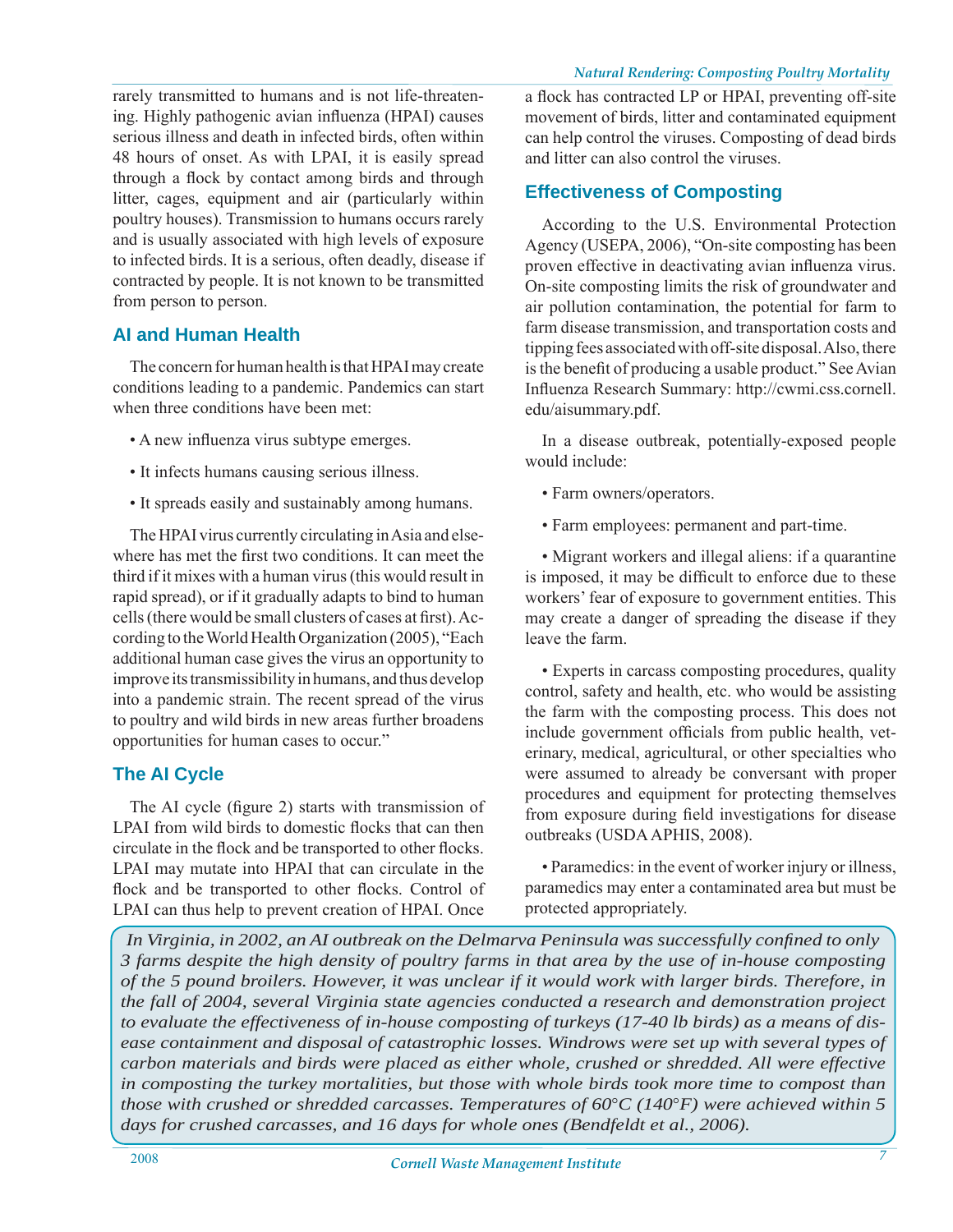• Children: Children should not do any work that requires the wearing of a respirator. As the tasks covered by this report require the use of respiratory protection, children should be excluded from performing any of these tasks and should not be involved in outbreakcontainment.

• Susceptible groups at greater risk of infection (from viral infection and from compost pile fungi) typically are people who are immunodeficient. Persons with compromised host defenses should be excluded: diabetes, cancer (especially leukemia), cystic fibrosis, alcoholism, inherited immune deficiency, acquired immune deficiency (AIDS), burns, skin cuts, abrasions, or other trauma, invasive medical procedures, certain medications (some antibiotics and immunosuppressive drugs).

# **Personal Protective Equipment (PPE)**

In order to protect potentially-exposed people from AI, PPE is needed when working on an infected site.

Appropriate PPE for AI workers includes:

• Hand protection: wear impermeable gloves (lightweight nitrile or vinyl disposable gloves, or heavy-duty 18-mil rubber gloves that can be disinfected; use the glove appropriate for the activity). Avoid touching the face and mucus membranes, including the eyes, with gloved hands that have been contaminated. Change or discard gloves if torn, punctured, or otherwise damaged.

• Body protection: wear disposable outer clothing or coveralls with an impermeable apron over them, or wear a surgical gown with long, cuffed sleeves plus an impermeable apron. Choose light-weight clothing to prevent heat stress. Take precautions (see box on page 12) to avoid the effects of heat stress.

• Head protection: wear disposable head cover or hair cover to keep hair clean.



*Sources of personal protection equipment can be found by an internet search.*

• Foot protection: wear disposable shoe covers or rubber or polyethylene boots that can be reused after disinfection.

• Eye protection: wear safety goggles; these should be non-vented or, at a minimum, indirectly vented (or wear a respirator with a full face-piece, hood, helmet, or loose-fitting face-piece). For employees who wear prescription lenses, make sure goggles can be fitted over regular glasses without compromising eye or respiratory protection; or alternatively use lens inserts in the goggles or use goggles with the correction built-in.

• Respiratory protection: wear National Institute for Occupational Safety and Health (NIOSH)-approved disposable respirator (N-95, N-99, or N-100) or NIOSHapproved reusable particulate respirator. Wear whenever working in the poultry barns or when exposure to infected poultry or virus-contaminated materials or environments may occur. Make sure that eye protection does not interfere with the face-piece seal of the respirator. The wearer should conduct a seal check each time he/she dons a respirator. For farms using oils as dust-suppressants, use minimum R-95 or P-95 disposable respirators.





*Cornell Waste Management Institute* 2008 *8*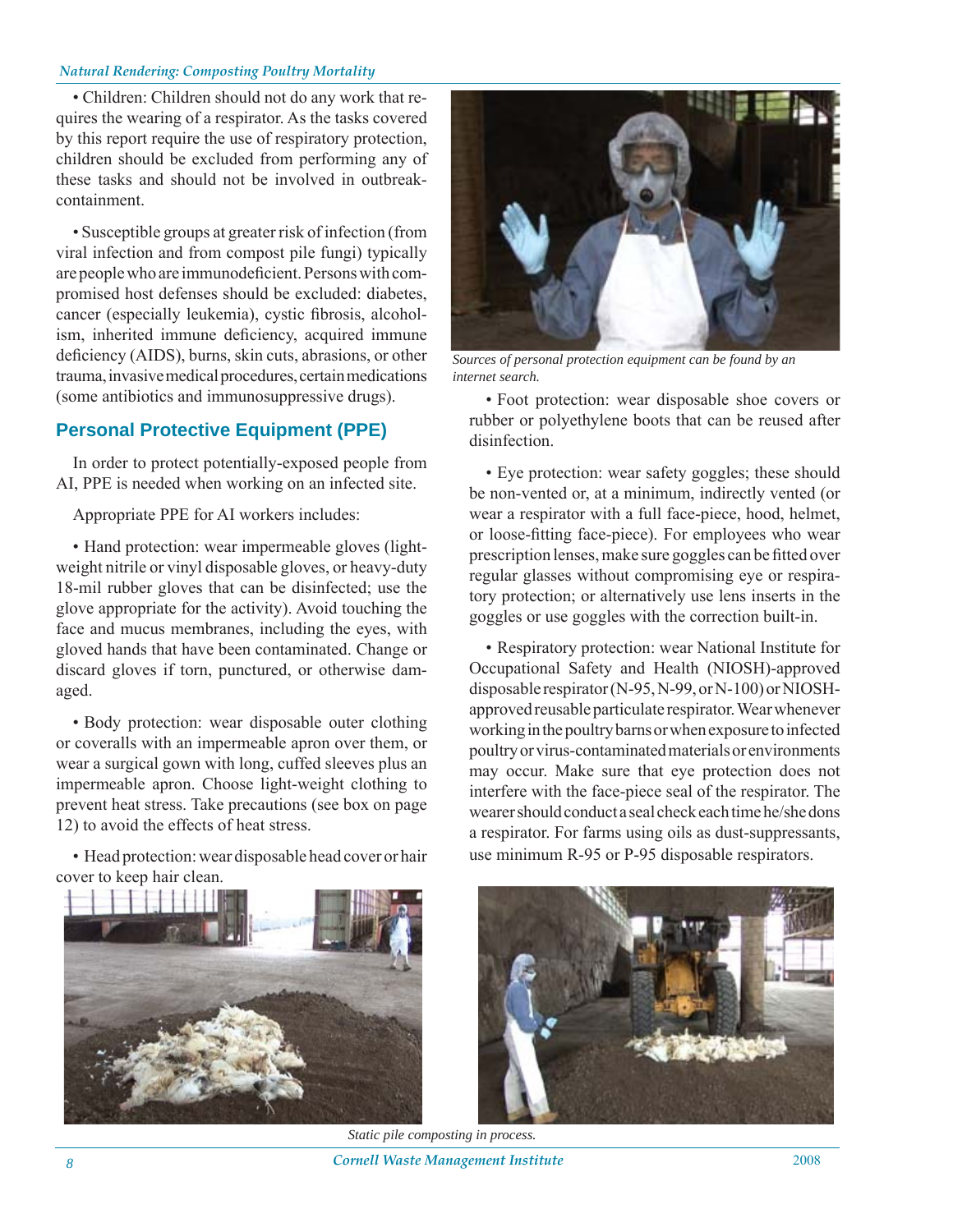• To be effective, tight-fitting respirators must have a proper sealing surface on the wearer's face. Items that interfere with the proper seal of a respirator include: facial hair, skull cap, facial features such as wrinkles, absence of one or both dentures, weight gain or loss since a previous fit-testing (may necessitate a new fit-testing), glasses, (see "eye protection" above), skin conditions (such as pseudofolliculitus barbae) which render shaving difficult, or allergies (such as to rubber, silicone respirators are available as an alternative).

• For employees who are unable to wear a disposable particulate respirator because of facial hair or other fit limitations, they can wear a loose-fitting helmeted or hooded powered air-purifying respirator (PAPR) with high-efficiency particulate air (HEPA) filters. The facepiece provides eye and mucous membrane protection as well as respiratory protection. Occupational Safety and Health Administration (OSHA) requires that respirators must be used in the context of a complete respiratory protection program as per 29 CFR 1910.134; this includes training, fit-testing, and user seal checks to ensure appropriate respirator selection and use.

# **Safety in Managing Avian Carcasses**

Exposure to AI could occur when farm owners/operators and their employees are engaged in the on-farm activities of depopulating flocks of birds and composting the carcasses that are either infected or have been exposed to AI, especially to highly-pathogenic AI. While this disease at present occurs almost exclusively in birds, in a limited number of cases, the H5N1 strain of the virus has been shown to cause infections or flu

in humans with a case fatality rate of 61%. Most cases have been linked to close contact with infected poultry. OSHA has issued guidance for protecting workers against avian flu, but has not issued a standard or regulation for this disease nor for any diseases other than those spread by the blood borne route. It is important to note that a disease outbreak could be a natural occurrence or an act of bioterrorism. This section of the fact sheet deals with the tasks, anticipated routes of exposure, and protection for farm owners/operators, their employees, and compost process experts/consultants who would be expected to be exposed should an outbreak of HPAI occur in NYS.

## *Worker Protection*

• Workers should receive the current season's influenza vaccine to reduce the possibility of a dual infection with avian and human influenza viruses.

• Workers should receive an influenza antiviral drug daily for the time period when in contact with infected poultry or contaminated surfaces and for a period of time afterwards. First choice is oseltamavir (a neuraminidase inhibitor); 2nd choices would be amantadine or rimantadine.

Workers should be instructed to be vigilant for any •fever, respiratory symptoms, or conjunctivitis for 10 days after their last exposure to infected or exposed birds or contaminated surfaces. If so, seek immediate medical care and notify your health care provider (in advance) that you have been exposed to avian influenza. Also, notify your health and safety representative.

*In 2007, routine pre-slaughter testing of a turkey fl ock in West Virginia showed a positive test for LPAI H5N2. Since USDA policy is to eradicate LPAI with subtypes H5 and H7 to ensure that they don't mutate into HPAI, the turkeys were depopulated. 1,022,400 lbs of turkey carcasses, as well as 20 tons of feed and 350 tons of litter needed to be disposed of. Composting was selected as the disposal method. The birds were euthanized with fire fighting foam which added a significant amount of water to the mix and created a challenge to the composting. Some piles were constructed primarily in-house, then removed and turned 3 weeks later to compost to a finished product. After 3 weeks, carcass decomposition was about 95%, and there was no ammonia or rancid smell. Internal windrow temperatures in the 1st 3 weeks ranged between 43-57*°*C (110-135*°*F). All samples of the compost material taken for virus isolation tested negative. Land application of the finished material as a soil amendment occurred after 3 months of composting. In July of 2007 a similar size fl ock of market age turkeys (40 lb. average weight) in Virginia tested positive for LPAI H5N1. These birds were also euthanized with foam, and composted primarily in-house. Lessons learned from the West Virginia incident resulted in reducing the time that the compost was kept in the houses from 3 to 2 weeks, and having a fi nished compost ready for land application in 45 days. Some of these lessons learned included premixing of the carcasses and litter prior to constructing the windrow, and paying greater attention to keeping equipment from compacting the windrow base (Flory et al., 2007).*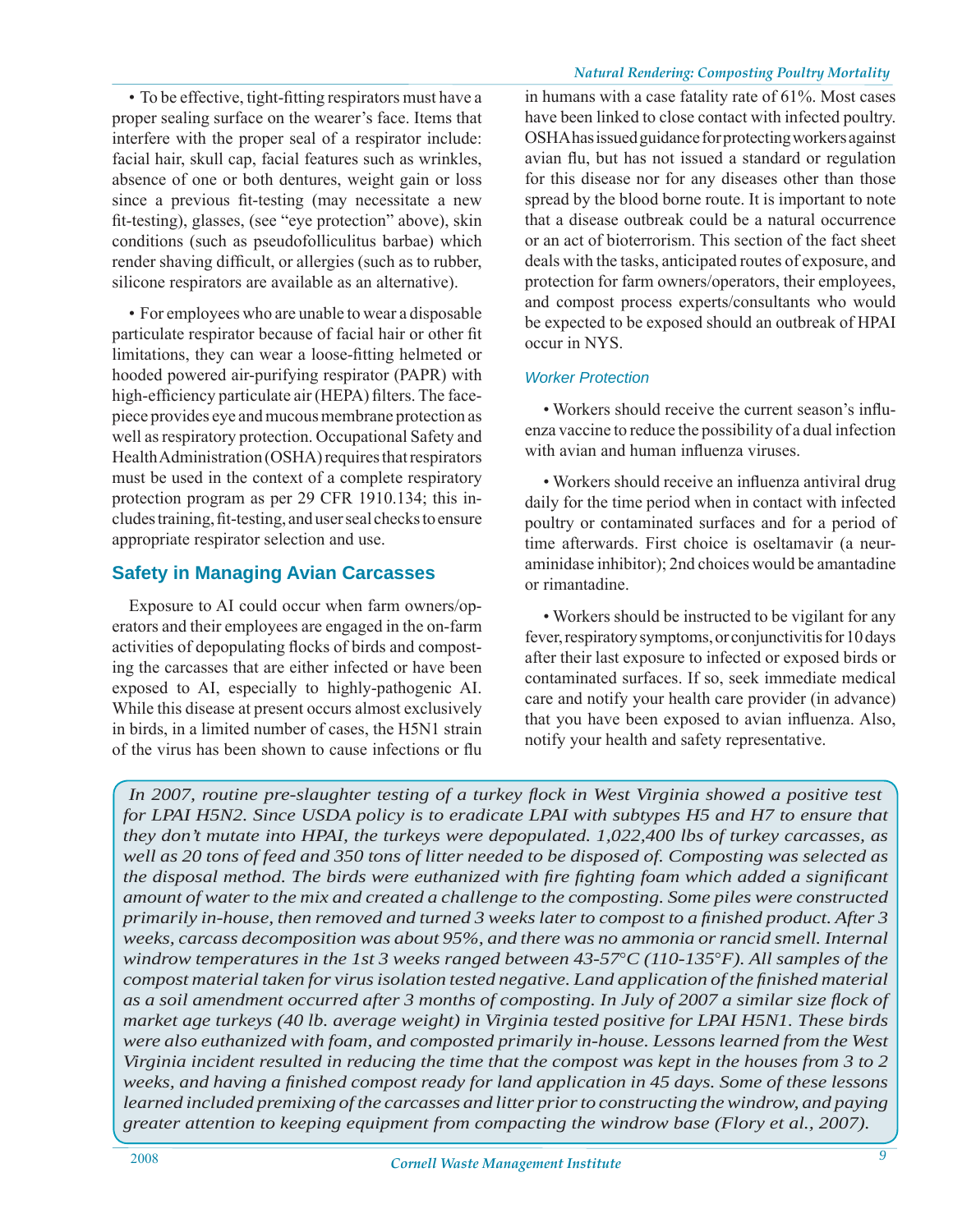#### *Do and Don'ts*

• Do not eat, drink, smoke, or use bathroom facilities while engaged in activities where contact with contaminated animals or surfaces is possible.

• PPE should be properly removed and discarded or disinfected; then hands should be washed thoroughly before eating, drinking, smoking, or bathroom use.

• Maintain or update tetanus vaccination for cuts or puncture wounds.

• Plan for heat stress, especially that caused by the insulating effect of wearing PPE.

• Keep influenza vaccine up-to-date.

#### *Upon Recognition of Infection*

Upon recognition that an infection, known or suspected, of low-pathogenic or highly-pathogenic avian influenza appears to be occurring, farm owners/operators and staff should have a basic protocol in place regarding work practices and personal protective equipment which is to be implemented immediately. The facility should have an avian influenza response plan (can be developed using the guidance from the NIOSH ALERT at http:// www.cdc.gov/niosh/docs/2008-128/) that complements the regional, state, and industry plans and should select a response plan manager. The plan should be coordinated with appropriate state animal and public health agencies. The employer should make sure that workers are aware of the plan and of their specific responsibilities. Employees should don personal protective equipment.

Doffing PPE:

- While wearing the respirator, goggles, and gloves: remove all personal protective clothing.
	- **\*** Place disposable clothing in approved, secure containers for disposal; approved secure containers



(according to 29 CFR 1910.1030(d)(4)(iii)(B)) are closable, constructed to contain all contents and prevent leakage during handling or transport, labeled or color-coded, and closed before removal.

- **\*** Place reusable clothing in approved, secure containers for cleaning and disinfection.
- Remove gloves carefully, remembering that the outside of the gloves are contaminated.
	- \* Begin by pinching the palm of one glove and pulling it off.
	- \* For the second glove, slide your bare finger under the cuff of the glove, and turn the end of the glove over. Now remove your finger and pinch the inside of the glove, which is clean, and pull it off.
	- \* Discard in an approved, secure container for biohazardous wastes.
	- **\*** Thoroughly wash hands with soap and water for 15-20 seconds.
	- **\*** If no hand-washing facilities are available, use waterless soaps or alcohol-based sanitizers (note: these may be harsh to the skin if used too often).
- Remove goggles and then the respirator.
	- **\*** When removing eye protection, do so carefully to prevent it from contacting eyes, nose, or mouth.
	- **\*** Discard disposable respirator in designated receptacle.
	- **\*** Thoroughly wash hands again with soap and water or sanitizer (as before).
	- **\*** Shower at the worksite or a nearby decontamination station.
	- **\*** Leave all contaminated clothing and equipment at work, never wear it outside the work area.



*Proper second glove removal. Proper hand washing with soap and water or sanitizer.*

*Cornell Waste Management Institute* 2008 *10*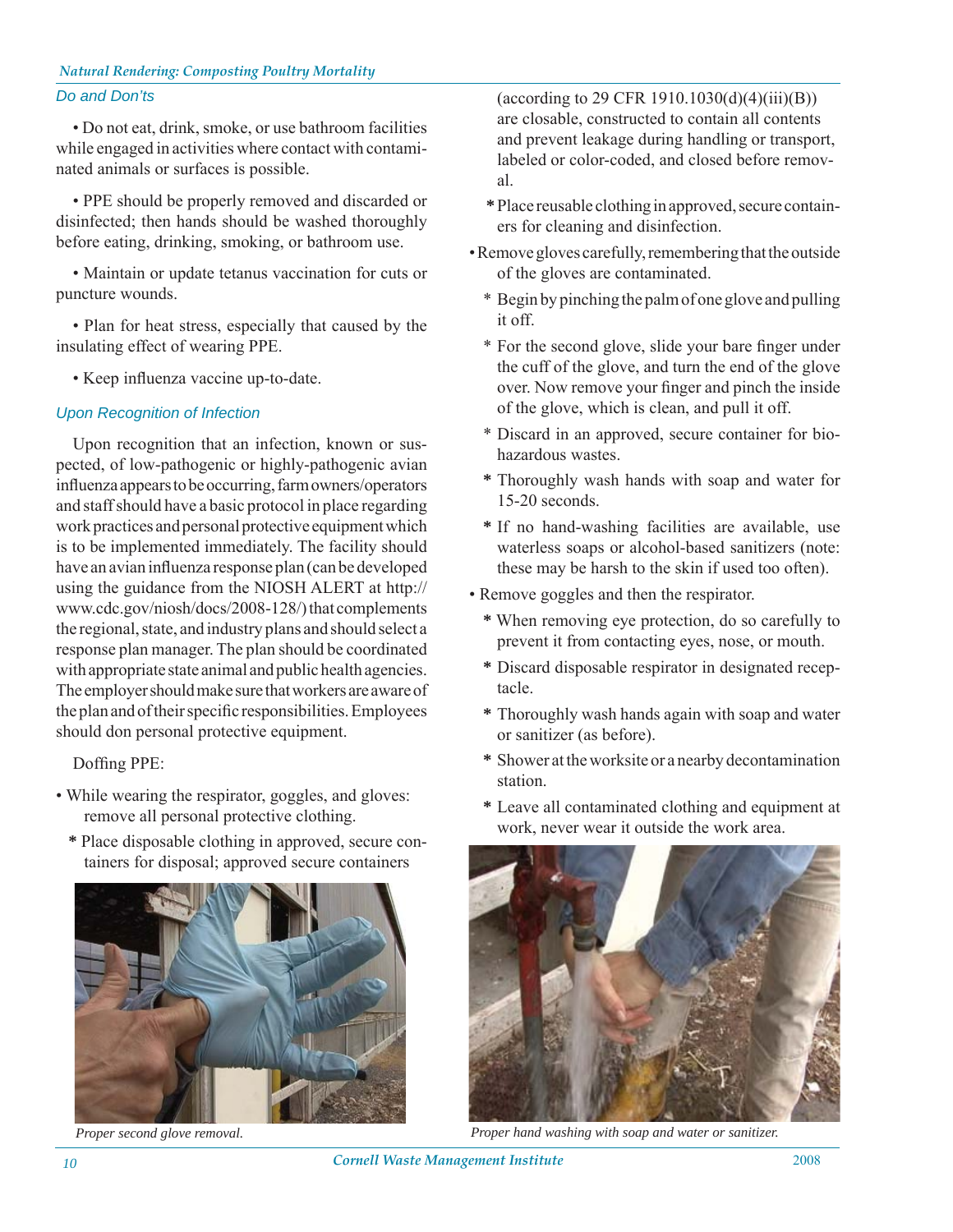# **Troubleshooting Table**

| <b>Symptoms</b>                                 | <b>Problems</b>                                   | <b>Recommendations</b>                                                                                                                                                                                                                                      |  |
|-------------------------------------------------|---------------------------------------------------|-------------------------------------------------------------------------------------------------------------------------------------------------------------------------------------------------------------------------------------------------------------|--|
| Pile fails to reach temperature.                | Material is dense. Not enough air<br>circulation. | Rebuild pile with more chunky carbon.<br>*If it is in an odor sensitive area and<br>the pile cannot be moved, let process<br>run its course and turn in 4-6 months.                                                                                         |  |
|                                                 | Pile too small.                                   | To heat, pile needs to be greater than<br>$4'$ x $4'$ x $4'$ .                                                                                                                                                                                              |  |
|                                                 | Frozen carcasses placed in pile.                  | May need to wait until warmer weather<br>to reach temperature.                                                                                                                                                                                              |  |
| Insects and other animals<br>attracted to pile. | Carcasses not covered well.                       | Cover carcass or residual well with<br>carbon.                                                                                                                                                                                                              |  |
|                                                 | Leachate puddling on pad<br>surface.              | Pad should have 1-2% slope and holes<br>should be filled to avoid standing water.                                                                                                                                                                           |  |
| Carcass uncovered.                              | May have insufficient cover.                      | Use plenty of wood chip cover material.                                                                                                                                                                                                                     |  |
| Standing water/surface<br>ponding.              | Inadequate slope.                                 | Establish 1-2% slope with proper<br>grading.                                                                                                                                                                                                                |  |
|                                                 | Improper windrow/pile alignment.                  | Cover standing water with wood chips.                                                                                                                                                                                                                       |  |
|                                                 |                                                   | Improve drainage, add an absorbent<br>such as wood chips. Run windrows/<br>piles down slope, not across.                                                                                                                                                    |  |
|                                                 | Depressions in high traffic areas.                | Fill and grade.                                                                                                                                                                                                                                             |  |
| Odors                                           | Ponded water.                                     | Regrade the site to make sure there is<br>no standing water.                                                                                                                                                                                                |  |
|                                                 | Insufficient cover.                               | Make sure piles are covered with at<br>least 2 feet of wood chips.                                                                                                                                                                                          |  |
|                                                 |                                                   | Add a cover blanket of fresh chips or<br>finished compost.                                                                                                                                                                                                  |  |
|                                                 | Anaerobic conditions.                             | Build piles that are not too wide or too<br>dense so that air flow can keep the<br>piles aerobic. DO NOT turn or disturb<br>piles for 4 months (depending on<br>the size of the animals). Turning can<br>release odors, especially early in the<br>process. |  |

| <b>Suppliers - Temperature Probes</b> |                |              |  |
|---------------------------------------|----------------|--------------|--|
| • Meriden Cooper Corporation          | Meriden, CT    | 800-466-8448 |  |
| • Morgan Scientific                   | Haverill, MA   | 800-525-5002 |  |
| • Omega Engineering                   | Stanford, CT   | 800-826-6342 |  |
| • Reotemp Instruments                 | San Diego, CA  | 800-648-7737 |  |
| • Spectrum Technologies               | Plainfield, IL | 800-248-8873 |  |